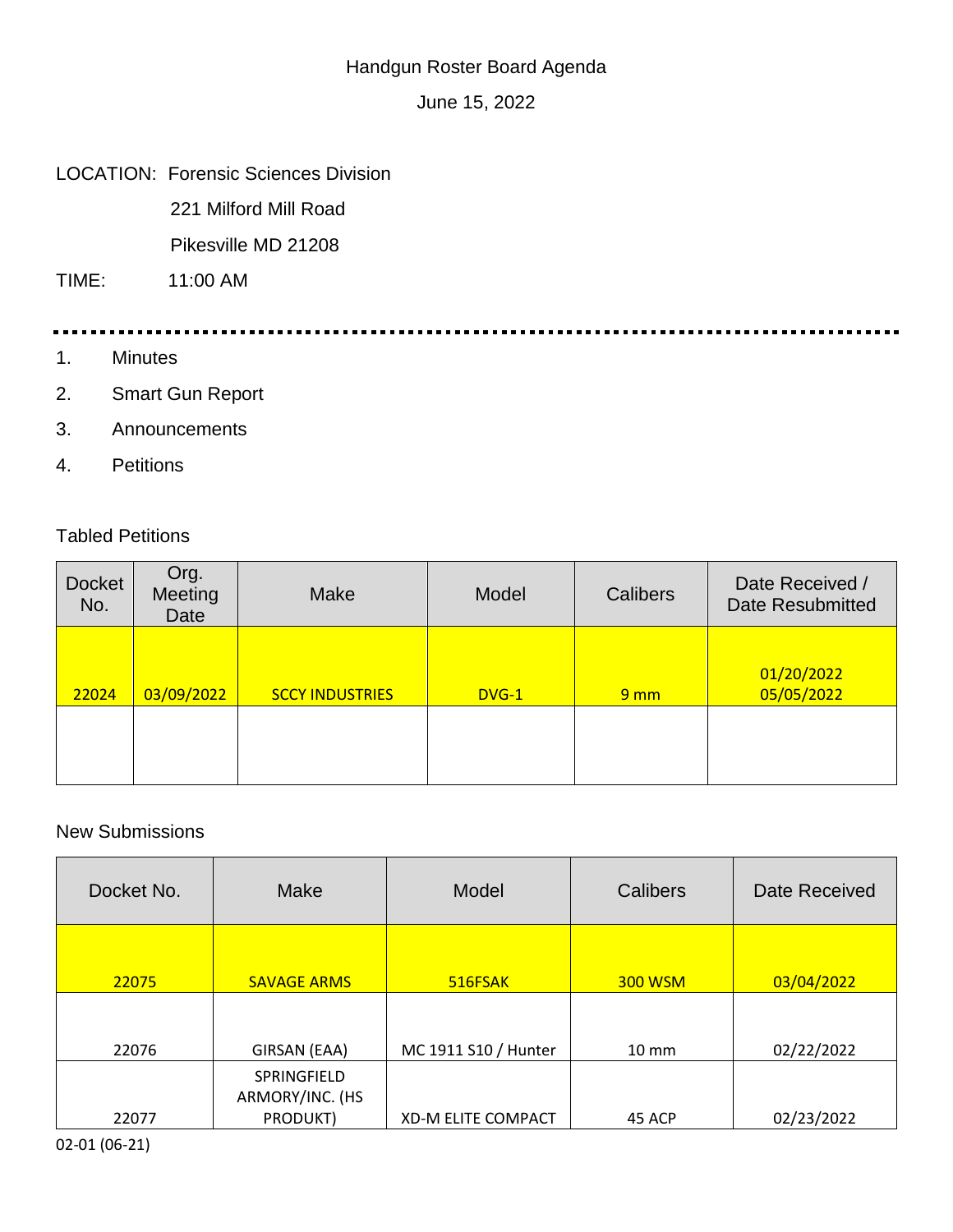| Docket No. | <b>Make</b>                                                                                       | Model                                            | <b>Calibers</b>  | <b>Date Received</b> |
|------------|---------------------------------------------------------------------------------------------------|--------------------------------------------------|------------------|----------------------|
|            | SPRINGFIELD                                                                                       |                                                  |                  |                      |
| 22078      | ARMORY/INC.                                                                                       | 1911 Loaded                                      | 45 ACP           | 02/25/2022           |
|            |                                                                                                   |                                                  |                  |                      |
| 22079      | <b>BOND ARMS</b>                                                                                  | Stinger                                          | 9 mm, 380 ACP    | 02/25/2022           |
| 22080      | SIG SAUER/SIGARMS<br>INC.                                                                         | P365-380                                         | <b>380 ACP</b>   | 02/28/2022           |
| 22081      | SPRINGFIELD<br>ARMORY/INC. (HS<br>PRODUKT)                                                        | <b>HELLCAT PRO</b>                               | 9 mm             | 03/07/2022           |
| 22082      | SPRINGFIELD<br>ARMORY/INC.                                                                        | 1911 OPERATOR                                    | 45 ACP           | 03/10/2022           |
| 22083      | Del-Ton, Inc.                                                                                     | <b>DTI-15 Pistol</b>                             | <b>5.56 NATO</b> | 03/14/2022           |
| 22084      | DAN WESSON<br>FIREARMS/NYI                                                                        | 1911 50th Anniversary                            | 45 ACP           | 03/15/2022           |
| 22085      | <b>GLOCK</b>                                                                                      | 23C                                              | 40 S&W           | 03/16/2022           |
| 22086      | <b>SMITH &amp; WESSON</b>                                                                         | 25                                               | 45 ACP           | 03/18/2022           |
| 22087      | <b>ROCK ISLAND</b><br>ARMORY                                                                      | M1911-A1 TAC ULTRA<br>FS HC                      | 9 mm             | 03/21/2022           |
|            |                                                                                                   |                                                  |                  |                      |
| 22088      | <b>WILSON COMBAT</b><br>ARMSCOR<br>PHILIPPINES-ROCK<br><b>ISLAND ARMORY</b><br>(ARMSCOR PRECISION | <b>Protector Elite Pistol</b><br>M1911 PRO ULTRA | <b>300 HAM'R</b> | 03/21/2022           |
| 22089      | INTERNATIONAL)                                                                                    | <b>MATCH</b>                                     | 9 mm             | 03/22/2022           |
|            |                                                                                                   |                                                  |                  |                      |
| 22090      | CZ USA                                                                                            | CZ TS 2                                          | 40 S&W           | 03/23/2022           |
| 22091      | TAURUS S.A. FORJAS<br>(TAURUS<br>INTERNATIONAL INC.)                                              | G3XL                                             | 9 mm             | 03/23/2022           |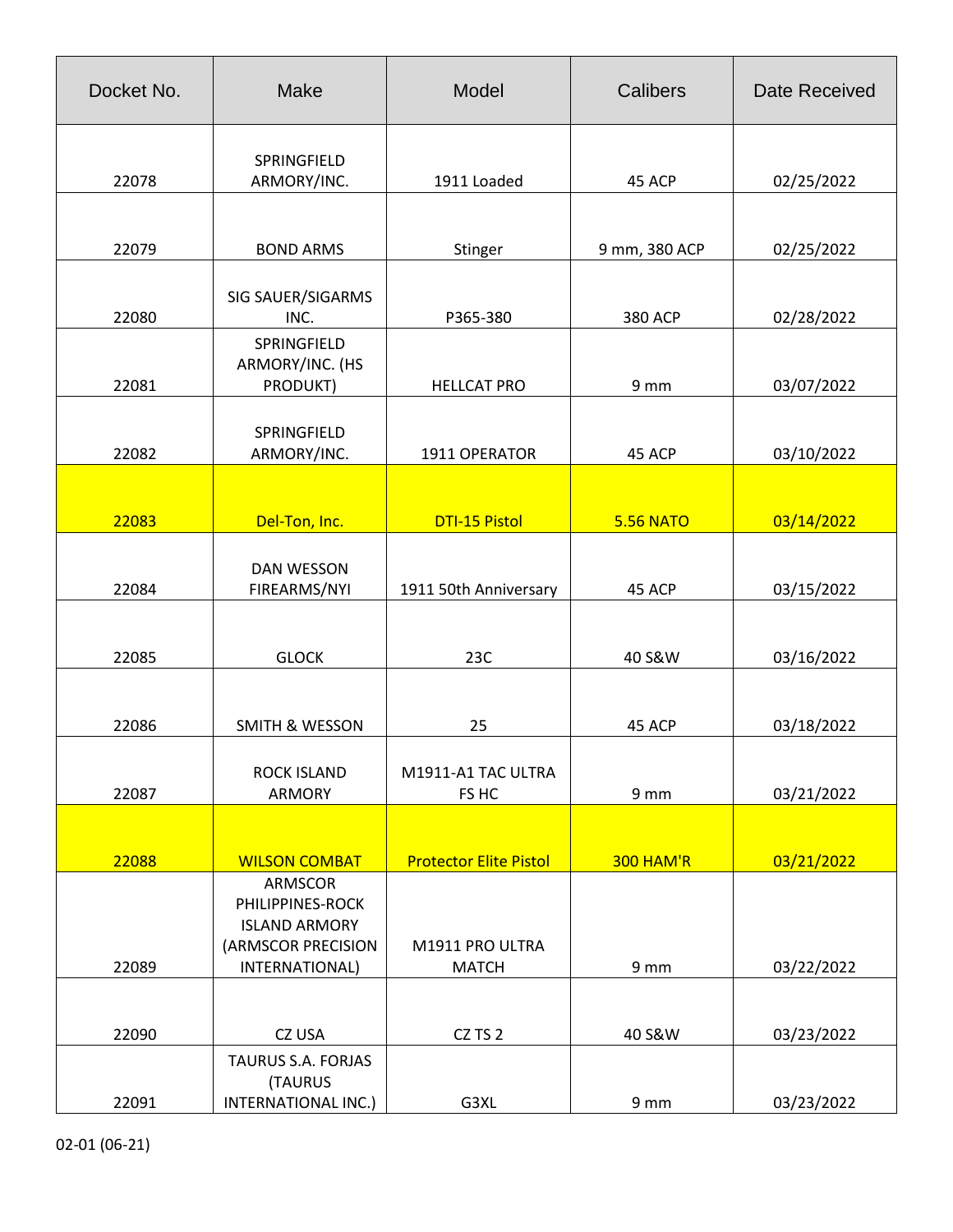| Docket No. | <b>Make</b>                             | Model                                       | Calibers                                                   | <b>Date Received</b> |
|------------|-----------------------------------------|---------------------------------------------|------------------------------------------------------------|----------------------|
| 22092      | ALDO UBERTI & CO.<br>(CIMARRON ARMS)    | <b>PISTOLEER</b>                            | 45 LC                                                      | 03/25/2022           |
| 22093      | SARSILMAZ (SAR USA)                     | SAR 9C                                      | 9 mm                                                       | 03/28/2022           |
| 22094      | <b>DIAMONDBACK</b><br><b>FIREARMS</b>   | <b>Sidekick</b>                             | 22 LR/22 Mag                                               | 04/06/2022           |
| 22095      | CZ USA                                  | Scorpion 3+ Micro                           | 9 mm                                                       | 04/07/2022           |
| 22096      | ZEV<br>TECHNOLOGIES/SIG<br>SAUER        | <b>P226 ZEV</b>                             | 9 mm                                                       | 04/07/2022           |
| 22097      | <b>Myrl's Country LLC</b>               | $MC-15$                                     | <b>300 BLK</b>                                             | 04/07/2022           |
| 22098      | CZ USA                                  | CZ 75 B RETRO                               | 9 mm                                                       | 04/11/2022           |
| 22099      | <b>SAVAGE ARMS</b>                      | <b>110 PCS</b>                              | 6.5 Creedmoor, 223<br>Rem, 300 BLK, 308<br>Win, 350 Legend | 04/11/2022           |
| 22100      | BERSA S.A. (TALON<br>DISTRIBUTING, LLC) | TPR 380 Plus                                | <b>380 ACP</b>                                             | 04/13/2022           |
| 22101      | <b>CHIAPPA FIREARMS</b>                 | RHINO 40DS                                  | 9 mm                                                       | 04/15/2022           |
| 22102      | <b>CHIAPPA FIREARMS</b>                 | RHINO 50DS                                  | 9 mm                                                       | 04/15/2022           |
| 22103      | <b>CHIAPPA FIREARMS</b>                 | RHINO 60DS                                  | 9 mm                                                       | 04/15/2022           |
| 22104      | <b>CHIAPPA FIREARMS</b>                 | <b>CHARGING RHINO GEN</b><br><b>II 60DS</b> | 9 mm                                                       | 04/15/2022           |
| 22105      | <b>CHIAPPA FIREARMS</b>                 | SAA 1873 22-10                              | 22 LR/22 Mag                                               | 04/15/2022           |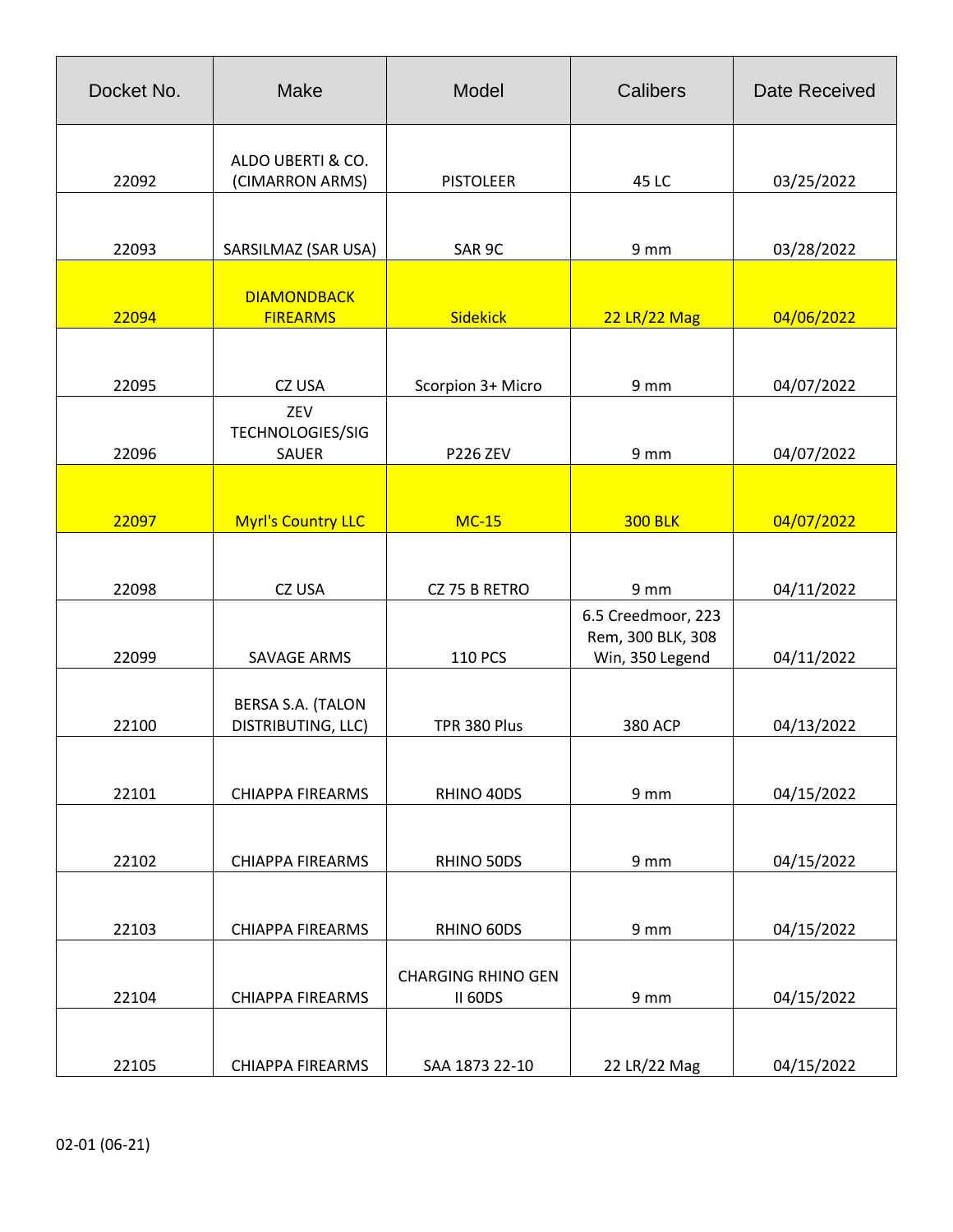| Docket No. | <b>Make</b>                                             | Model                                                        | Calibers                         | <b>Date Received</b> |
|------------|---------------------------------------------------------|--------------------------------------------------------------|----------------------------------|----------------------|
| 22106      | CMMG, INC.                                              | MK4                                                          | 5.7x28mm                         | 04/18/2022           |
| 22107      | <b>CHRISTENSEN ARMS</b>                                 | Model 14 / Modern<br><b>Precision Pistol (MPP)</b>           | <b>300 BLK</b>                   | 02/16/2022           |
| 22108      | <b>ISRAEL WEAPON</b><br><b>INDUSTRIES (IWI US)</b>      | Jericho 941FS                                                | 45 ACP                           | 04/28/2022           |
| 22109      | <b>WILSON COMBAT</b>                                    | <b>SFX9 FULL SIZE</b>                                        | 9 mm                             | 04/29/2022           |
| 22110      | <b>KIMBER</b>                                           | <b>STAINLESS RAPTOR II</b>                                   | 45 ACP                           | 05/02/2022           |
| 22111      | <b>REGENT</b>                                           | R200S                                                        | 45 ACP                           | 05/03/2022           |
| 22112      | SPRINGFIELD<br>ARMORY/INC.                              | 1911 GARRISON                                                | 9 mm                             | 05/03/2022           |
| 22113      | <b>GIRSAN (EAA)</b>                                     | <b>MC P35</b>                                                | 9 <sub>mm</sub>                  | 05/04/2022           |
| 22114      | <b>Great Lakes Firearms</b><br>and Ammunition, LLC      | <b>GL-15 Pistol</b>                                          | 223 Wylde, 223<br>Rem, 5.56 NATO | 05/04/2022           |
| 22115      | <b>SMITH &amp; WESSON</b>                               | 442-2 AIRWEIGHT                                              | 38 S&W SPL +P                    | 05/04/2022           |
| 22116      | COLT/COLTS MFG.<br>CO., INC.                            | ROYAL BLUE 1911<br><b>CLASSIC GOVERNMENT</b><br><b>MODEL</b> | 45 ACP                           | 05/05/2022           |
| 22117      | COLT/COLTS MFG.<br>CO., INC.                            | <b>GOVERNMENT MODEL</b><br>SERIES 70                         | 45 ACP                           | 05/06/2022           |
| 22118      | <b>Czech Weapons (Four</b><br><b>Peaks Imports LLC)</b> | $CSV-9$                                                      | 9 <sub>mm</sub>                  | 05/09/2022           |
| 22119      | <b>SAVAGE ARMS</b>                                      | <b>Stance</b>                                                | $9x19$ mm                        | 04/19/2022           |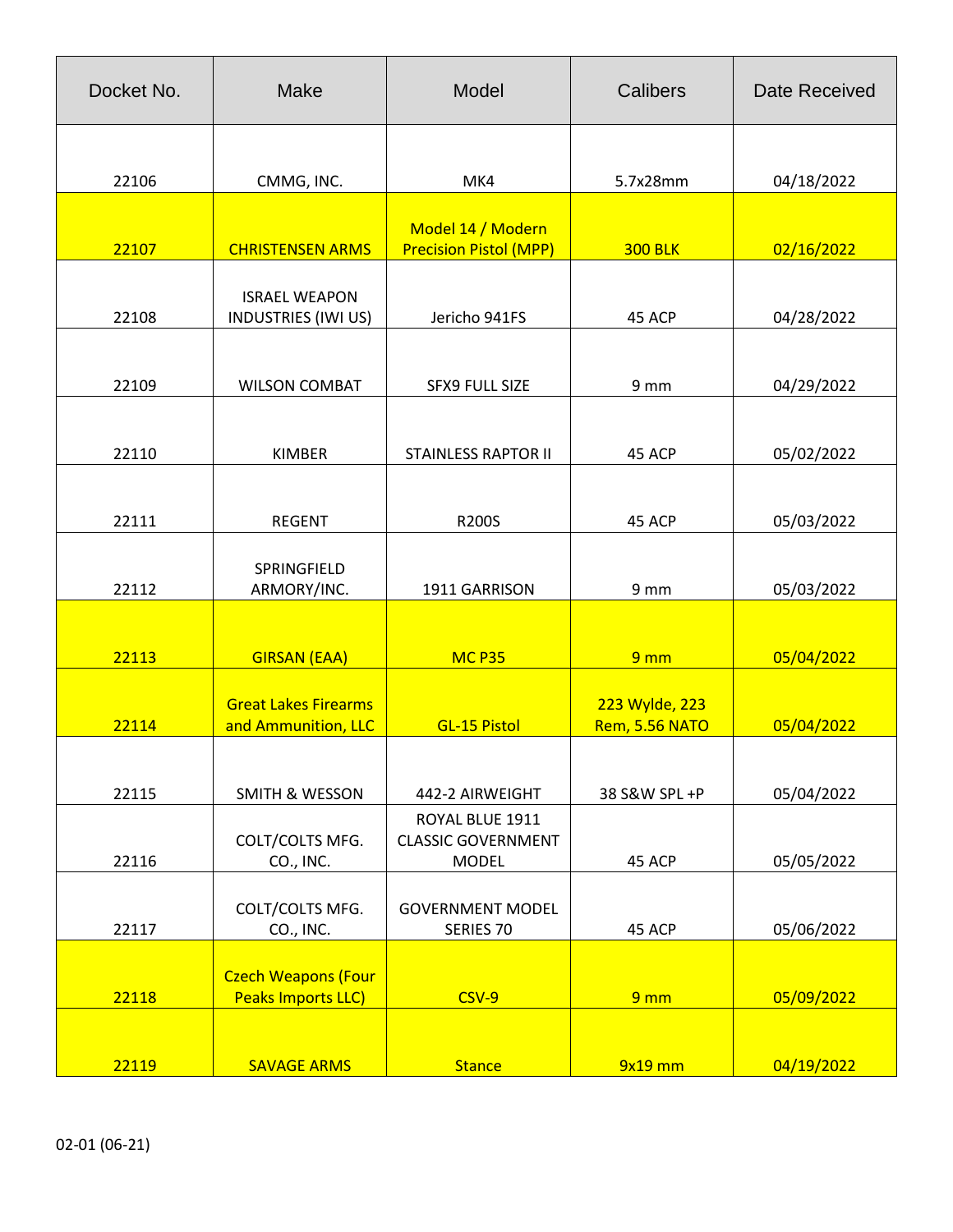| Docket No. | Make                                      | Model                                       | <b>Calibers</b>  | <b>Date Received</b> |
|------------|-------------------------------------------|---------------------------------------------|------------------|----------------------|
| 22120      | <b>SIG SAUER/SIGARMS</b><br>INC.          | P322                                        | 22LR             | 05/10/2022           |
| 22121      | <b>TOMMY BUILT</b><br><b>TACTICAL LLC</b> | TG36KPAR                                    | <b>5.56 NATO</b> | 05/10/2022           |
| 22122      | GIRSAN (EAA)                              | MC 1911 SC                                  | 45 ACP           | 05/11/2022           |
| 22123      | <b>GEISSELE</b><br><b>AUTOMATICS</b>      | <b>DUTY PISTOL</b>                          | <b>5.56 NATO</b> | 05/11/2022           |
| 22124      | <b>GEISSELE</b><br><b>AUTOMATICS</b>      | <b>URG-I PISTOL</b>                         | <b>5.56 NATO</b> | 05/11/2022           |
| 22125      | COLT/COLTS MFG.<br>CO., INC.              | 1911 COMBAT ELITE                           | 9 mm             | 05/12/2022           |
| 22126      | <b>SIG SAUER/SIGARMS</b><br>INC.          | <b>P365 XL SPECTRE COMP</b>                 | 9 <sub>mm</sub>  | 05/12/2022           |
| 22127      | F. LLI PIETTA (KC LLC)                    | <b>Great Western II "1873</b><br>SA Gen II" | <b>45 LC</b>     | 05/12/2022           |
| 22128      | <b>Zenith Firearms</b>                    | $ZF-5$                                      | 9 <sub>mm</sub>  | 05/17/2022           |
| 22129      | <b>TISAS</b>                              | Zigana K                                    | 9 mm             | 05/17/2022           |
| 22130      | <b>TISAS</b>                              | Zigana KC                                   | 9 mm             | 05/17/2022           |
| 22131      | <b>TISAS</b>                              | Zigana T                                    | 9 mm             | 05/17/2022           |
| 22132      | <b>TISAS</b>                              | Zigana FC                                   | 9 mm             | 05/17/2022           |
| 22133      | <b>TISAS</b>                              | Zigana M16                                  | 9 mm             | 05/17/2022           |